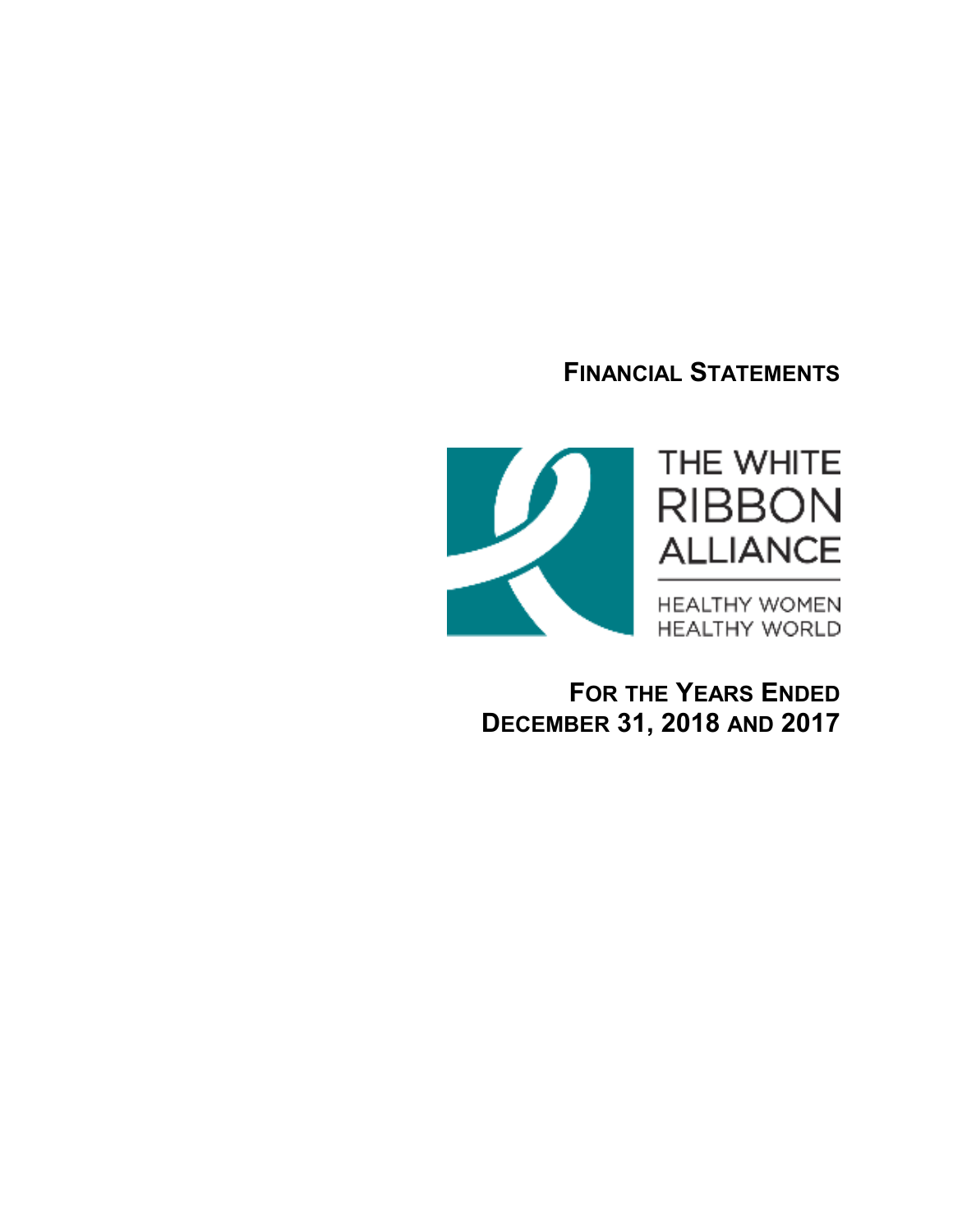# **CONTENTS**

|                    |                                                                                                                 | <b>PAGE NO.</b> |
|--------------------|-----------------------------------------------------------------------------------------------------------------|-----------------|
|                    | INDEPENDENT AUDITOR'S REPORT                                                                                    | $2 - 3$         |
|                    | EXHIBIT A - Statements of Financial Position, as of December 31, 2018 and 2017                                  | 4               |
| EXHIBIT B -        | Statements of Activities and Changes in Net Assets (Deficit), for the<br>Years Ended December 31, 2018 and 2017 | $5 - 6$         |
| <b>EXHIBIT C -</b> | Statement of Functional Expenses, for the Year Ended December 31,<br>2018                                       | $\overline{7}$  |
| EXHIBIT D -        | Statement of Functional Expenses, for the Year Ended December 31,<br>2017                                       | 8               |
| $EXHIBIT E -$      | Statements of Cash Flows, for the Years Ended December 31, 2018<br>and 2017                                     | 9               |
|                    | NOTES TO FINANCIAL STATEMENTS                                                                                   | $10 - 17$       |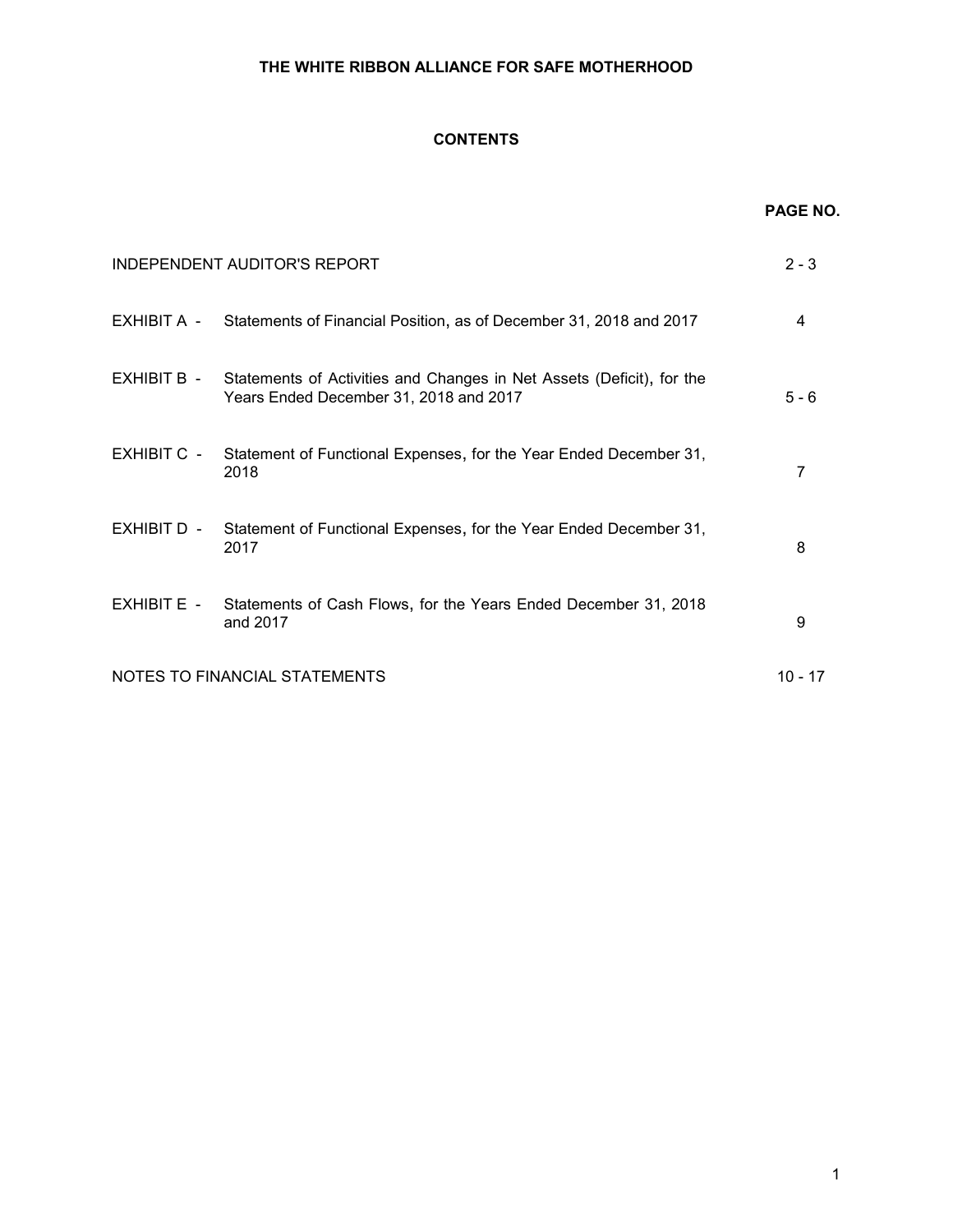

## **INDEPENDENT AUDITOR'S REPORT**

To the Board of Directors The White Ribbon Alliance for Safe Motherhood Washington, D.C.

We have audited the accompanying financial statements of The White Ribbon Alliance for Safe Motherhood (WRA), which comprise the statements of financial position as of December 31, 2018 and 2017, and the related statements of activities and changes in net assets (deficit), functional expenses and cash flows for the years then ended, and the related notes to the financial statements.

#### **Management's Responsibility for the Financial Statements**

Management is responsible for the preparation and fair presentation of these financial statements in accordance with accounting principles generally accepted in the United States of America; this includes the design, implementation and maintenance of internal control relevant to the preparation and fair presentation of financial statements that are free from material misstatement, whether due to fraud or error.

# **Auditor's Responsibility**

Our responsibility is to express an opinion on these financial statements based on our audits. We conducted our audits in accordance with auditing standards generally accepted in the United States of America and the standards applicable to financial audits contained in *Government Auditing Standards*, issued by the Comptroller of the United States. Those standards require that we plan and perform the audits to obtain reasonable assurance about whether the financial statements are free from material misstatement.

An audit involves performing procedures to obtain audit evidence about the amounts and disclosures in the financial statements. The procedures selected depend on the auditor's judgment, including the assessment of the risks of material misstatement of the financial statements, whether due to fraud or error. In making those risk assessments, the auditor considers internal control relevant to the entity's preparation and fair presentation of the financial statements in order to design audit procedures that are appropriate in the circumstances, but not for the purpose of expressing an opinion on the effectiveness of the entity's internal control. Accordingly, we express no such opinion. An audit also includes evaluating the appropriateness of accounting policies used and the reasonableness of significant accounting estimates made by management, as well as evaluating the overall presentation of the financial statements.

We believe that the audit evidence we have obtained is sufficient and appropriate to provide a basis for our audit opinion.

#### **Opinion**

In our opinion, the financial statements referred to above present fairly, in all material respects, the financial position of WRA as of December 31, 2018 and 2017, and the changes in its net assets (deficit) and its cash flows for the years then ended in accordance with accounting principles generally accepted in the United States of America.

> **4550 MONTGOMERY AVENUE · SUITE 650 NORTH · BETHESDA, MARYLAND 20814 (301) 951-9090 · FAX (301) 951-3570 · WWW.GRFCPA.COM \_\_\_\_\_\_\_\_\_\_\_\_\_\_\_\_\_\_\_\_\_\_\_\_\_\_\_**

**MEMBER OF CPAMERICA INTERNATIONAL, AN AFFILIATE OF HORWATH INTERNATIONAL** MEMBER OF THE AMERICAN INSTITUTE OF CERTIFIED PUBLIC ACCOUNTANTS' PRIVATE COMPANIES PRACTICE SECTION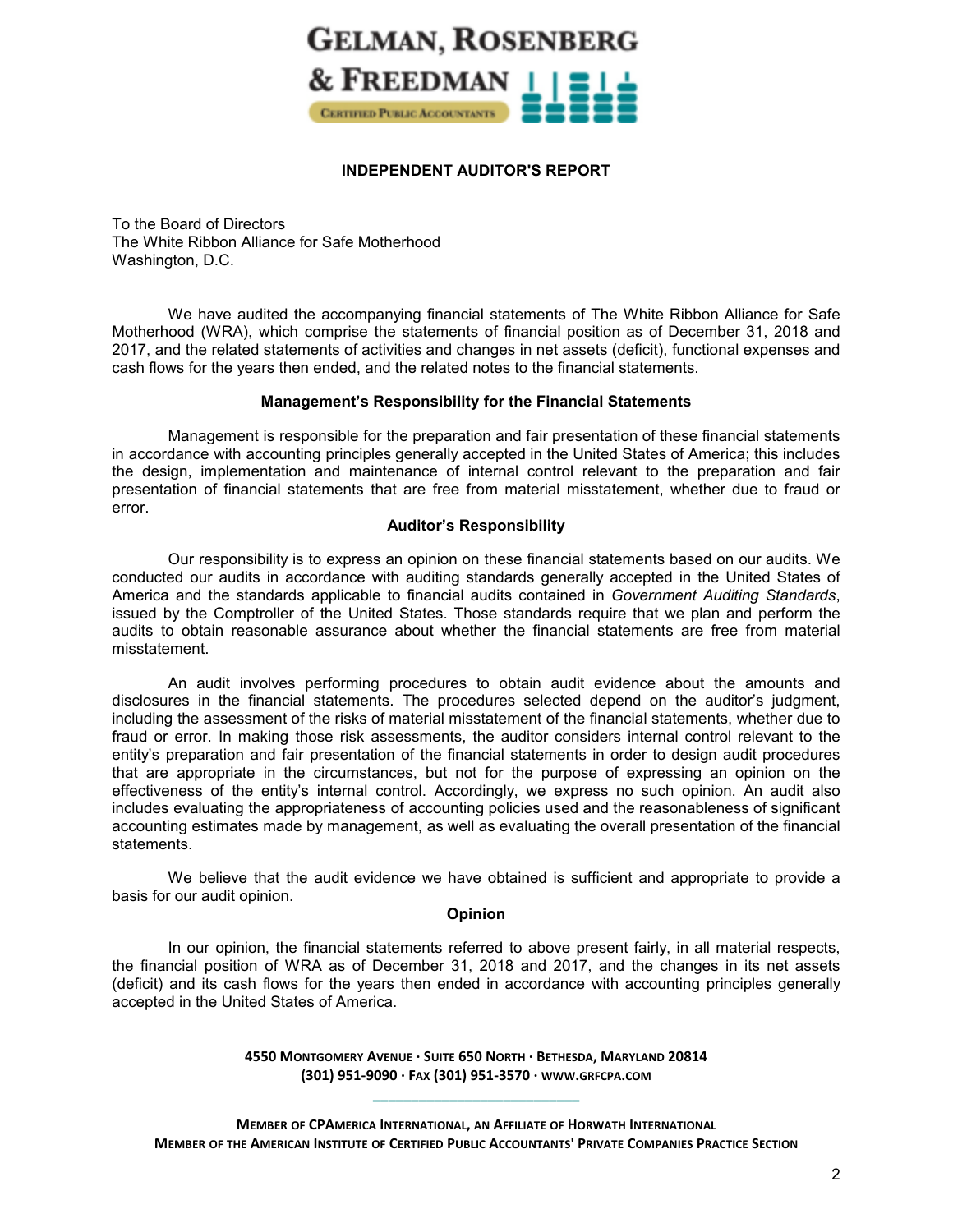## **Other Reporting Required by Government Auditing Standards**

In accordance with *Government Auditing Standards*, we have also issued our report dated May 21, 2019 on our consideration of WRA's internal control over financial reporting and on our tests of its compliance with certain provisions of laws, regulations, contracts, and grant agreements and other matters. The purpose of that report is to describe the scope of our testing of internal control over financial reporting and compliance and the results of that testing, and not to provide an opinion on the effectiveness of WRA's internal control over financial reporting or on compliance. That report is an integral part of an audit performed in accordance with *Government Auditing Standards* in considering WRA's internal control over financial reporting and compliance.

Jelman Roseaberg & Freedman

May 21, 2019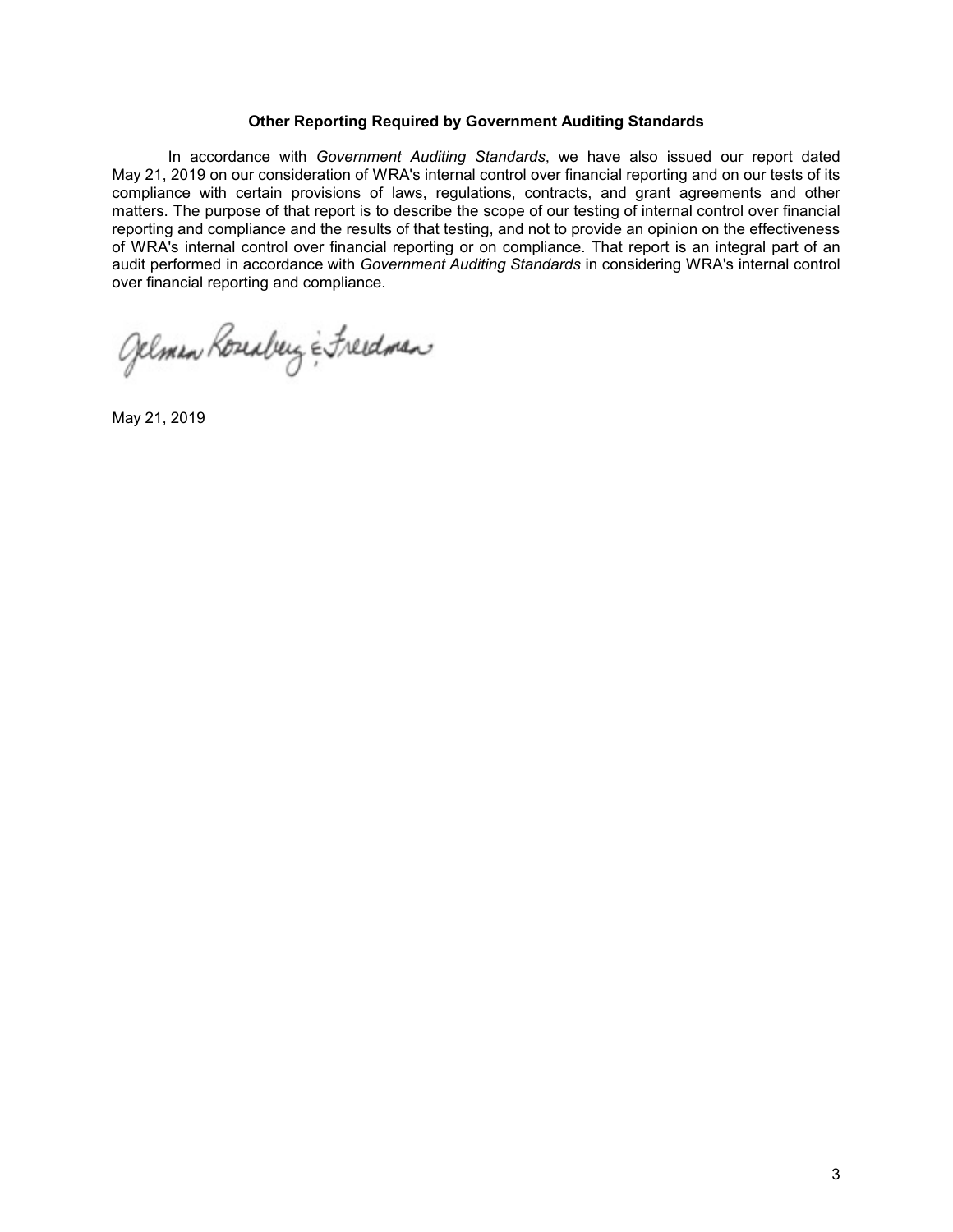# **STATEMENTS OF FINANCIAL POSITION AS OF DECEMBER 31, 2018 AND 2017**

# **ASSETS**

|                                                                                                                                   | 2018                                                       | 2017                                                    |
|-----------------------------------------------------------------------------------------------------------------------------------|------------------------------------------------------------|---------------------------------------------------------|
| <b>CURRENT ASSETS</b>                                                                                                             |                                                            |                                                         |
| Cash and cash equivalents<br>Grants and contributions receivable<br>Sub-grantee advances<br>Prepaid expenses<br>Other receivables | \$<br>1,842,268<br>2,010,184<br>180,517<br>34,278<br>2,378 | \$<br>198,586<br>1,764,482<br>87,714<br>31,201<br>2,865 |
| Total current assets                                                                                                              | 4,069,625                                                  | 2,084,848                                               |
| <b>NONCURRENT ASSETS</b>                                                                                                          |                                                            |                                                         |
| Grants and contributions receivable, net of current portion and<br>present value discount<br>Security deposit                     | 1,120,804<br>14,694                                        | 14,694                                                  |
| <b>Total noncurrent assets</b>                                                                                                    | 1,135,498                                                  | 14,694                                                  |
| <b>TOTAL ASSETS</b>                                                                                                               | \$ 5,205,123                                               | \$2,099,542                                             |
| <b>LIABILITIES AND NET ASSETS (DEFICIT)</b>                                                                                       |                                                            |                                                         |
| <b>CURRENT LIABILITIES</b>                                                                                                        |                                                            |                                                         |
| Line of credit<br>Accounts payable and accrued liabilities<br>Sub-grants payable<br>Accrued employee benefits<br>Deferred rent    | \$<br>34,315<br>3,002<br>90,360<br>8,548                   | \$<br>450,000<br>68,852<br>2,140<br>83,375<br>1,702     |
| <b>Total current liabilities</b>                                                                                                  | 136,225                                                    | 606,069                                                 |
| <b>NONCURRENT LIABILITIES</b>                                                                                                     |                                                            |                                                         |
| Deferred rent, net of current portion                                                                                             | 20,583                                                     | 29,131                                                  |
| <b>Total liabilities</b>                                                                                                          | 156,808                                                    | 635,200                                                 |
| <b>NET ASSETS (DEFICIT)</b>                                                                                                       |                                                            |                                                         |
| Net assets (deficit) without donor restrictions<br>Net assets with donor restrictions                                             | (335, 527)<br>5,383,842                                    | (351, 804)<br>1,816,146                                 |
| Total net assets (deficit)                                                                                                        | 5,048,315                                                  | 1,464,342                                               |
| TOTAL LIABILITIES AND NET ASSETS (DEFICIT)                                                                                        | $$ 5,205,123$ $$ 2,099,542$                                |                                                         |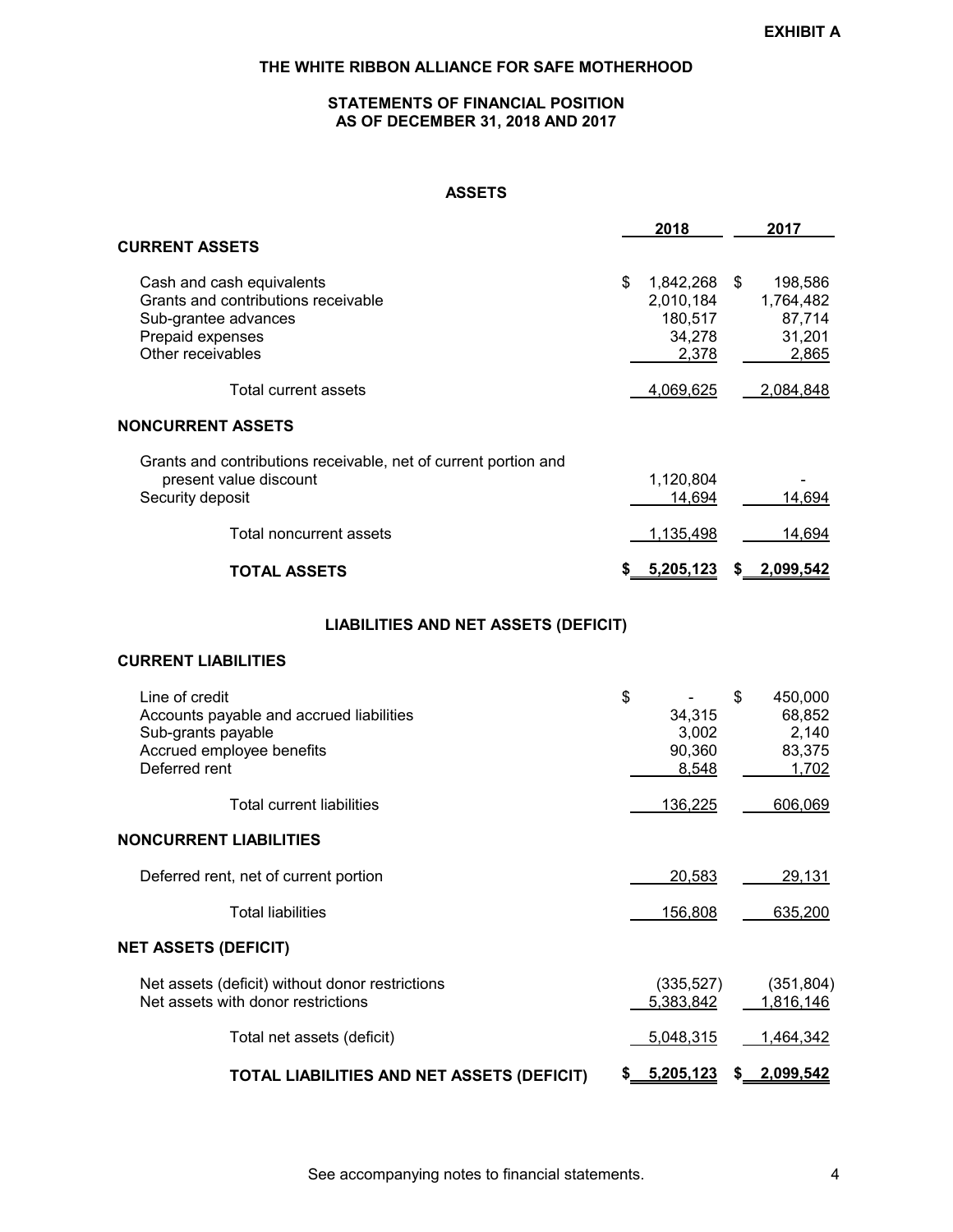# **STATEMENTS OF ACTIVITIES AND CHANGES IN NET ASSETS (DEFICIT) FOR THE YEARS ENDED DECEMBER 31, 2018 AND 2017**

|                                                                                                                                                                                                                                   | 2018 |                                                             |    |                                          |    |                                                             |
|-----------------------------------------------------------------------------------------------------------------------------------------------------------------------------------------------------------------------------------|------|-------------------------------------------------------------|----|------------------------------------------|----|-------------------------------------------------------------|
| <b>SUPPORT AND REVENUE</b>                                                                                                                                                                                                        |      | Without<br><b>Donor</b><br><b>Restrictions</b>              |    | <b>With Donor</b><br><b>Restrictions</b> |    | <b>Total</b>                                                |
| U.S. Government grants<br>Foundation and other grants<br>Contributions<br>In-kind contributions<br>Interest income<br>Exchange rate loss<br>Net assets released from donor restrictions -<br>satisfaction of program restrictions | \$   | 887,678<br>114,300<br>44,641<br>626<br>(1,673)<br>2,974,634 | \$ | 6,542,330<br>(2,974,634)                 | \$ | 887,678<br>6,542,330<br>114,300<br>44,641<br>626<br>(1,673) |
| Total support and revenue                                                                                                                                                                                                         |      | 4,020,206                                                   |    | 3,567,696                                |    | 7,587,902                                                   |
| <b>EXPENSES</b>                                                                                                                                                                                                                   |      |                                                             |    |                                          |    |                                                             |
| <b>Maternal Health</b><br><b>Management and General</b><br>Fundraising                                                                                                                                                            |      | 3,342,181<br>554,712<br>107,036                             |    |                                          |    | 3,342,181<br>554,712<br>107,036                             |
| <b>Total expenses</b>                                                                                                                                                                                                             |      | 4,003,929                                                   |    |                                          |    | 4,003,929                                                   |
| Changes in net assets (deficit)                                                                                                                                                                                                   |      | 16,277                                                      |    | 3,567,696                                |    | 3,583,973                                                   |
| Net assets (deficit) at beginning of year                                                                                                                                                                                         |      | (351, 804)                                                  |    | 1,816,146                                |    | 1,464,342                                                   |
| NET ASSETS (DEFICIT) AT END OF YEAR                                                                                                                                                                                               |      | (335, 527)                                                  | S. | 5,383,842                                |    | 5,048,315                                                   |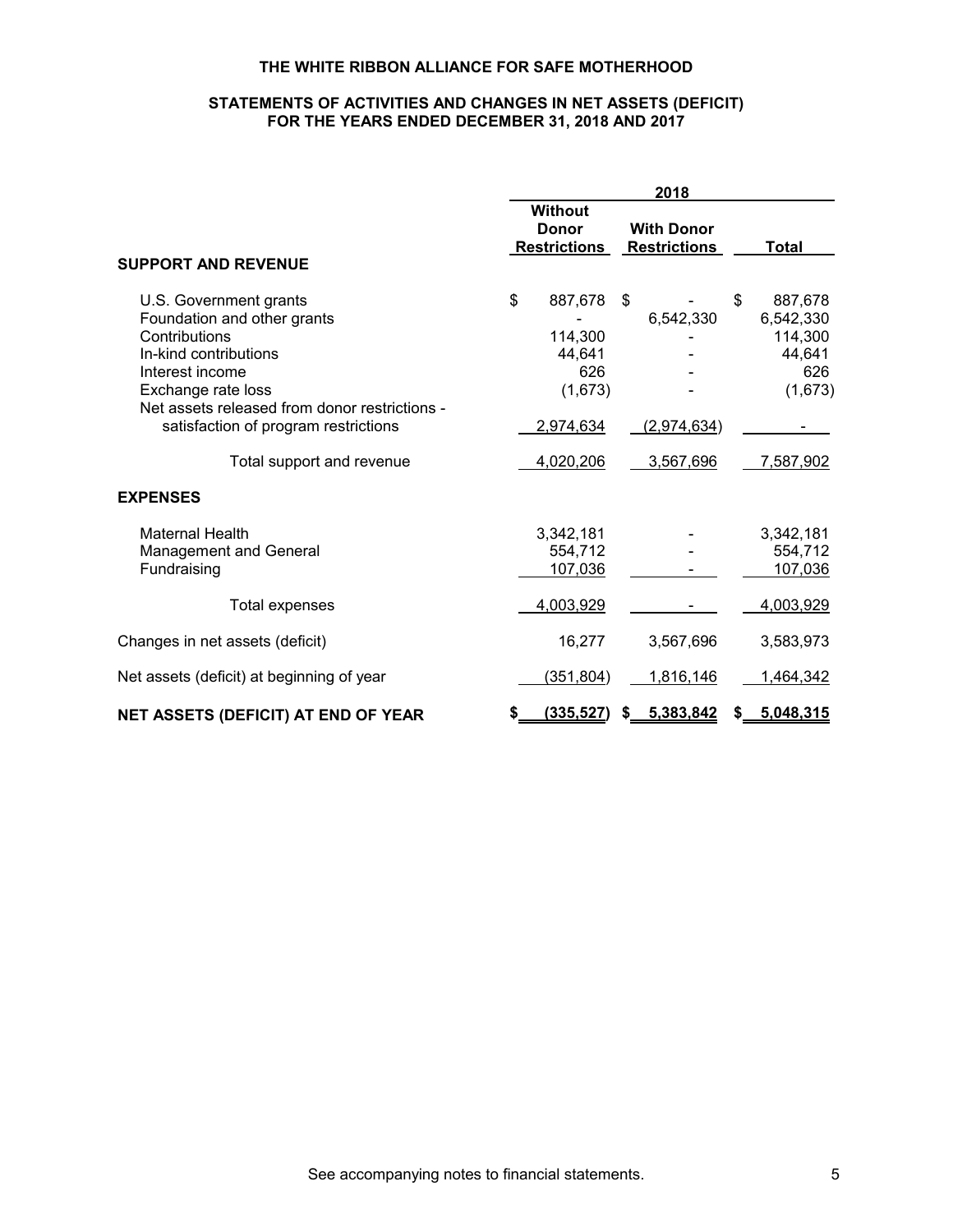|    |                                                          | 2017                                     |                                                                  |
|----|----------------------------------------------------------|------------------------------------------|------------------------------------------------------------------|
|    | Without<br>Donor<br><b>Restrictions</b>                  | <b>With Donor</b><br><b>Restrictions</b> | Total                                                            |
| \$ | 624,718<br>5.161<br>157,344<br>68,717<br>409<br>(1, 218) | \$<br>759,006                            | \$<br>624,718<br>764,167<br>157,344<br>68,717<br>409<br>(1, 218) |
|    | 3,187,513                                                | (3, 187, 513)                            |                                                                  |
|    | 4,042,644                                                | (2,428,507)                              | 1,614,137                                                        |
|    | 3,323,552<br>568.638<br>104,948                          |                                          | 3,323,552<br>568,638<br>104,948                                  |
|    | 3,997,138                                                |                                          | 3,997,138                                                        |
|    | 45,506                                                   | (2,428,507)                              | (2,383,001)                                                      |
|    | <u>(397,310)</u>                                         | 4,244,653                                | 3,847,343                                                        |
| S  | <u>(351,804)</u>                                         | \$ <u>__1,816,146</u>                    | \$ 1,464,342                                                     |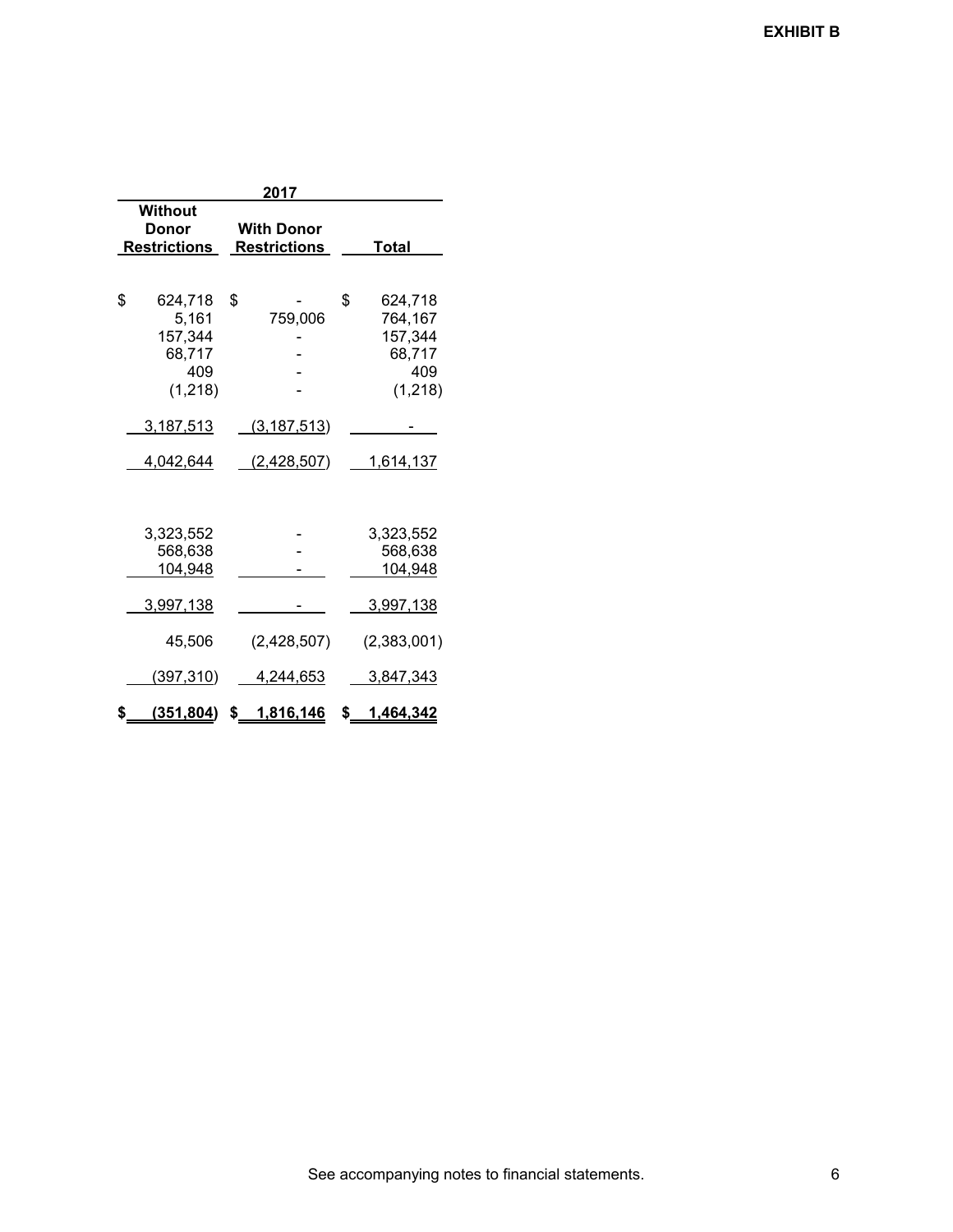# **STATEMENT OF FUNCTIONAL EXPENSES FOR THE YEAR ENDED DECEMBER 31, 2018**

|                                  | <b>Maternal</b><br>Health | <b>Management</b><br>and General | <b>Fundraising</b> | <b>Total</b><br><b>Expenses</b> |
|----------------------------------|---------------------------|----------------------------------|--------------------|---------------------------------|
| <b>Salaries</b>                  | \$<br>843,293             | \$<br>247,552                    | \$<br>56,006       | \$<br>1,146,851                 |
| Benefits and payroll taxes       | 430,771                   | 118,583                          | 27,111             | 576,465                         |
| Printing and production          | 16,187                    | 4,124                            |                    | 20,311                          |
| Professional fees                | 61,864                    | 37,376                           | 1,620              | 100,860                         |
| Occupancy                        | 128,491                   | 41,892                           |                    | 170,383                         |
| Accounting and audit             | 16,528                    | 3,190                            | 2,800              | 22,518                          |
| Insurance                        |                           | 13,163                           |                    | 13,163                          |
| Telephone                        | 23,146                    | 5,253                            |                    | 28,399                          |
| Travel and related expenses      | 277,691                   | 3,219                            | 1,248              | 282,158                         |
| Consulting fees                  | 344,834                   | 15,441                           | 3,226              | 363,501                         |
| Postage and delivery             | 1,097                     | 135                              | 374                | 1,606                           |
| <b>Supplies</b>                  | 2,326                     | 7,152                            | 123                | 9,601                           |
| Subscriptions                    | 21,500                    | 3,944                            | 10,120             | 35,564                          |
| Meetings                         | 40,415                    | 1,942                            | 171                | 42,528                          |
| Advertising                      | 1,501                     | 90                               |                    | 1,591                           |
| <b>Bank fees</b>                 | 1,304                     | 3,052                            | 4,237              | 8,593                           |
| Equipment rental and maintenance |                           | 2,654                            |                    | 2,654                           |
| Sub-grants                       | 1,127,403                 |                                  |                    | 1,127,403                       |
| Other expenses                   | 1,430                     | 3,709                            |                    | 5,139                           |
| In-kind professional fees        | 2,400                     | 42,241                           |                    | 44,641                          |
| <b>TOTAL</b>                     | 3,342,181                 | 554,712                          | 107,036            | \$<br>4,003,929                 |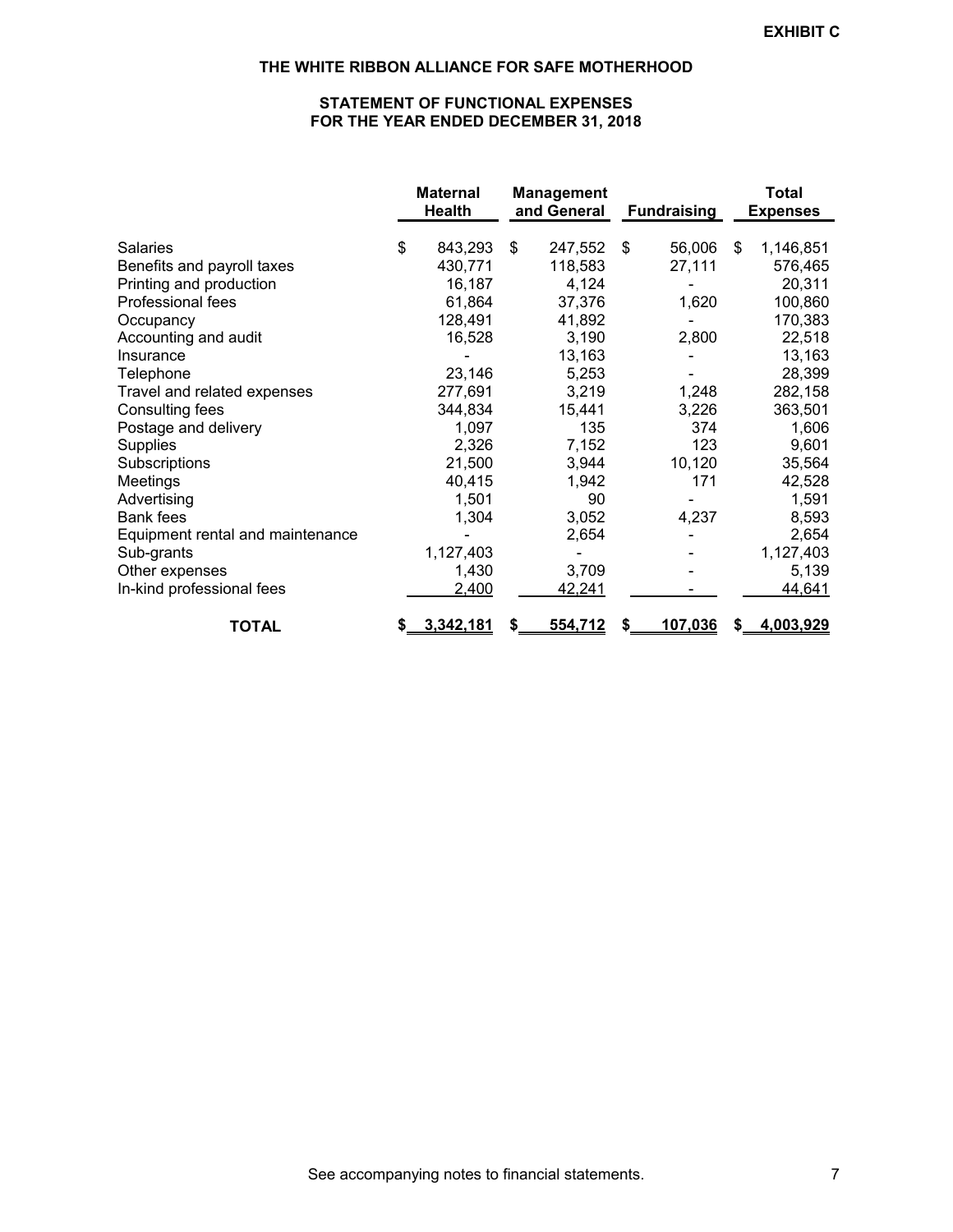# **STATEMENT OF FUNCTIONAL EXPENSES FOR THE YEAR ENDED DECEMBER 31, 2017**

|                                  | <b>Maternal</b><br>Health | <b>Management</b><br>and General |    | <b>Fundraising</b> | <b>Total</b><br><b>Expenses</b> |
|----------------------------------|---------------------------|----------------------------------|----|--------------------|---------------------------------|
| <b>Salaries</b>                  | \$<br>769,470             | \$<br>211,941                    | \$ | 54,165             | \$<br>1,035,576                 |
| Benefits and payroll taxes       | 350,585                   | 86,147                           |    | 24,504             | 461,236                         |
| Printing and production          | 6,909                     | 3,638                            |    | 104                | 10,651                          |
| Professional fees                | 60,418                    | 23,456                           |    | 707                | 84,581                          |
| Occupancy                        | 58,633                    | 101,175                          |    | 5,999              | 165,807                         |
| Accounting and audit             | 9,810                     | 13,074                           |    | 469                | 23,353                          |
| Insurance                        |                           | 15,847                           |    |                    | 15,847                          |
| Telephone                        | 11,260                    | 18,196                           |    | 404                | 29,860                          |
| Travel and related expenses      | 261,855                   | 7,958                            |    | 7,386              | 277,199                         |
| Consulting fees                  | 296,789                   | 1,884                            |    | 2,723              | 301,396                         |
| Postage and delivery             | 425                       | 287                              |    | 168                | 880                             |
| <b>Supplies</b>                  | 4,292                     | 7,222                            |    | 206                | 11,720                          |
| Subscriptions                    | 12,809                    | 1,383                            |    | 6,387              | 20,579                          |
| Meetings                         | 19,536                    | 1,438                            |    | 164                | 21,138                          |
| Advertising                      | 2,787                     | 747                              |    | 42                 | 3,576                           |
| <b>Bank fees</b>                 | 169                       | 4,421                            |    | 1,107              | 5,697                           |
| Equipment rental and maintenance | 7,673                     | 3,500                            |    | 326                | 11,499                          |
| Sub-grants                       | 1,444,947                 |                                  |    |                    | 1,444,947                       |
| Other expenses                   | 435                       | 2,357                            |    | 87                 | 2,879                           |
| In-kind professional fees        | 4,750                     | 63,967                           |    |                    | 68,717                          |
| <b>TOTAL</b>                     | 3,323,552                 | 568,638                          | S  | 104,948            | \$<br>3,997,138                 |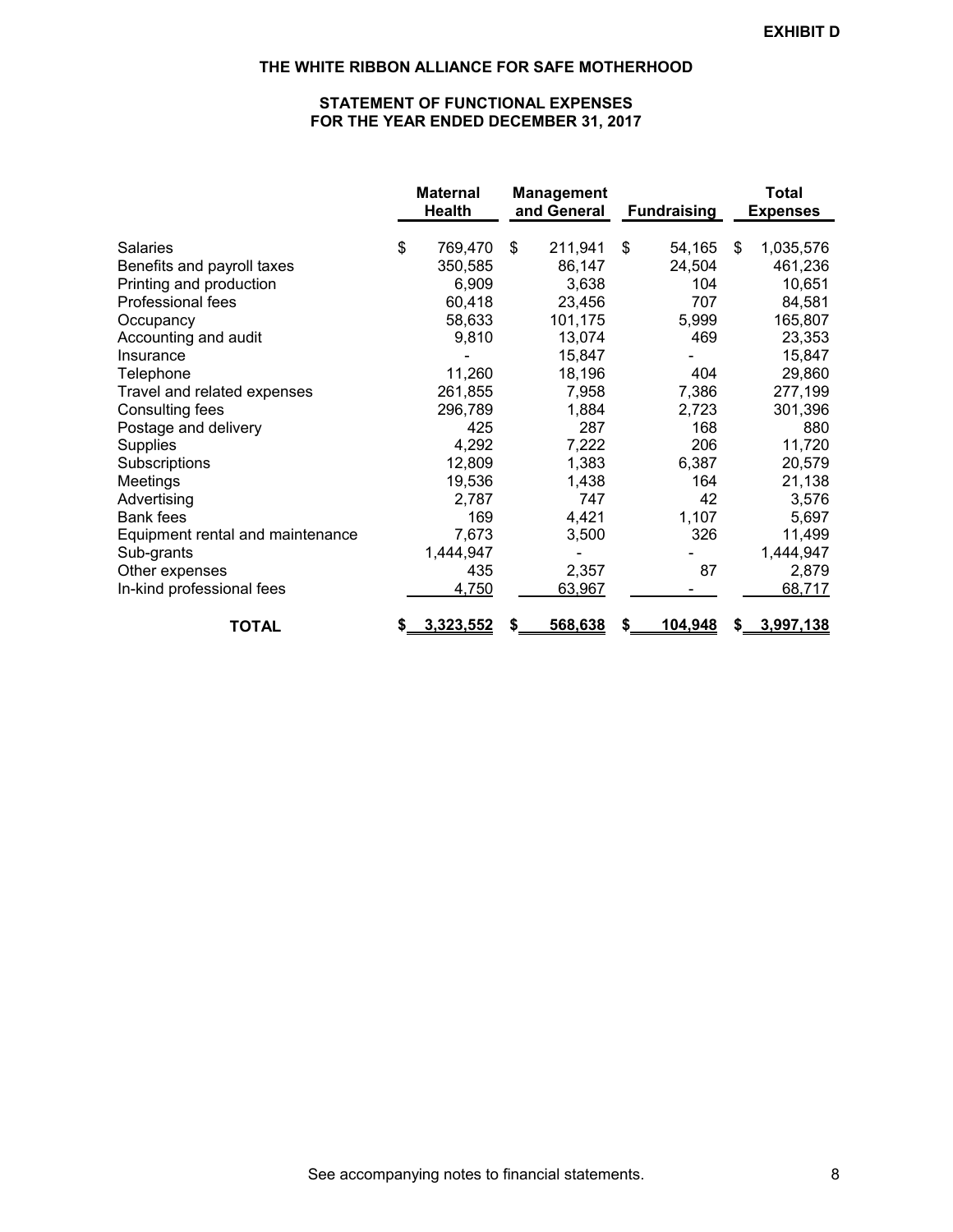# **STATEMENTS OF CASH FLOWS FOR THE YEARS ENDED DECEMBER 31, 2018 AND 2017**

|                                                                                                                                                           | 2018                                       |   | 2017                                            |
|-----------------------------------------------------------------------------------------------------------------------------------------------------------|--------------------------------------------|---|-------------------------------------------------|
| <b>CASH FLOWS FROM OPERATING ACTIVITIES</b>                                                                                                               |                                            |   |                                                 |
| Changes in net assets (deficit)                                                                                                                           | \$<br>3,583,973                            |   | \$ (2,383,001)                                  |
| Adjustments to reconcile changes in net assets (deficit)<br>to net cash provided (used) by operating activities:                                          |                                            |   |                                                 |
| Change in present value discount on noncurrent<br>grants and contributions receivable                                                                     | 36,426                                     |   | (45,006)                                        |
| (Increase) decrease in:<br>Grants and contributions receivable<br>Sub-grantee advances<br>Prepaid expenses<br>Other receivables<br><b>Travel advances</b> | (1,402,932)<br>(92, 803)<br>(3,077)<br>487 |   | 1,843,777<br>36,345<br>4,758<br>12,086<br>2,875 |
| (Decrease) increase in:<br>Accounts payable and accrued liabilities<br>Sub-grants payable<br>Accrued employee benefits<br>Deferred rent                   | (34, 537)<br>862<br>6,985<br>(1,702)       |   | 20,115<br>(4,860)<br>(25, 819)<br>4,882         |
| Net cash provided (used) by operating activities                                                                                                          | 2,093,682                                  |   | (533, 848)                                      |
| <b>CASH FLOWS FROM FINANCING ACTIVITIES</b>                                                                                                               |                                            |   |                                                 |
| Cash draws from line of credit<br>Repayments on line of credit                                                                                            | 200,000<br>(650,000)                       |   | 450,000                                         |
| Net cash (used) provided by financing activities                                                                                                          | (450,000)                                  |   | 450,000                                         |
| Net increase (decrease) in cash and cash equivalents                                                                                                      | 1,643,682                                  |   | (83, 848)                                       |
| Cash and cash equivalents at beginning of year                                                                                                            | 198,586                                    |   | 282,434                                         |
| <b>CASH AND CASH EQUIVALENTS AT END OF YEAR</b>                                                                                                           | 1,842,268                                  |   | 198,586                                         |
| <b>SUPPLEMENTAL INFORMATION:</b>                                                                                                                          |                                            |   |                                                 |
| <b>Interest Paid</b>                                                                                                                                      | \$<br>3,665                                | S |                                                 |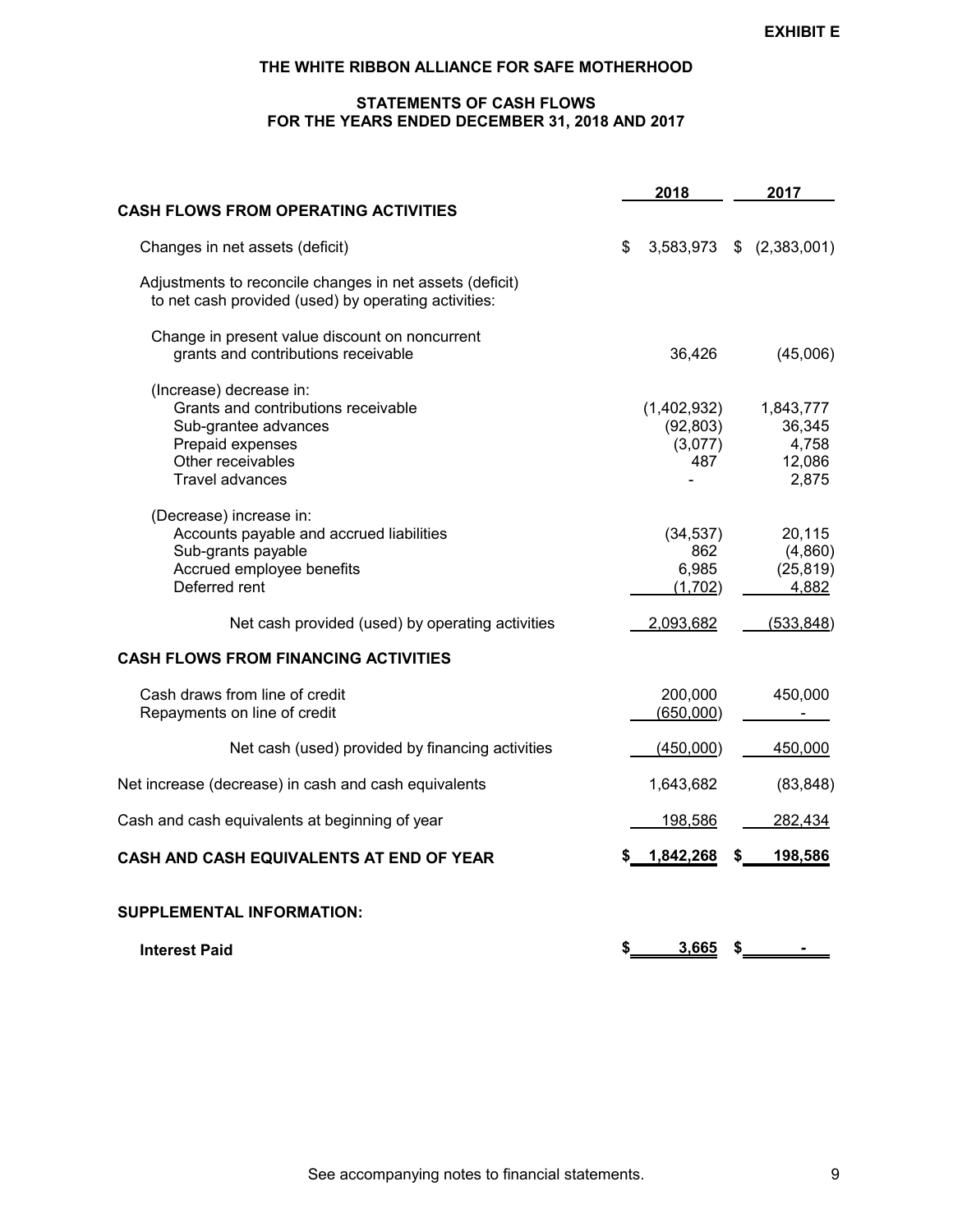#### **NOTES TO FINANCIAL STATEMENTS DECEMBER 31, 2018 AND 2017**

#### **1. SUMMARY OF SIGNIFICANT ACCOUNTING POLICIES AND GENERAL INFORMATION**

#### Organization -

The White Ribbon Alliance for Safe Motherhood (WRA) is a locally led, globally connected grassroots movement advocating for the health and rights of women and newborns. WRA actively works in partnership with women, men, their families and communities, professionals and practitioners from diverse fields and all sectors of government. WRA uses many approaches, all of which put citizens at the center.

Basis of presentation -

The accompanying financial statements are presented on the accrual basis of accounting, and in accordance with the Financial Accounting Standards Board (FASB) Accounting Standards Update (ASU) 2016-14 *Presentation of Financial Statements for Not-for-Profit Entitie*s. The ASU was adopted for the year ended December 31, 2018 and applied retrospectively.

Cash and cash equivalents -

WRA considers all cash and other highly liquid investments with initial maturities of three months or less to be cash equivalents.

Bank deposit accounts are insured by the Federal Deposit Insurance Corporation (FDIC) up to a limit of \$250,000. At times during the year, WRA maintains cash balances in excess of the FDIC insurance limits. Management believes the risk in these situations to be minimal.

Foreign currency reporting -

WRA maintains cash in U.S. Dollars (USD) and British Pounds (GBP). All non-USD revenues and expenses are reported in the accompanying Statements of Activities and Changes in Net Assets (Deficit) and have been translated to U.S. Dollars using the average annual exchange rate. All year-end assets and liabilities (held in foreign currency) have been revalued at the current spot rates; therefore, exchange rate variances have been reflected as an exchange rate loss in the accompanying Statements of Activities and Changes in Net Assets (Deficit).

Grants and contributions receivable -

Grants and contributions receivable are recorded at their net realizable value, which approximates fair value. Grants and contributions receivable that are expected to be collected in future years are recorded at fair value, measured as the present value of their future cash flows. The discounts on these amounts are computed using risk-adjusted interest rates applicable to the years in which the promises are received. Amortization of the discounts is included in grants and contribution revenue in the accompanying Statements of Activities and Changes in Net Assets (Deficit). Such grants and contributions receivable are considered by management to be fully collectible. Accordingly, an allowance for doubtful accounts has not been established.

Uncertain tax positions -

For the years ended December 31, 2018 and 2017, WRA has documented its consideration of FASB ASC 740-10, *Income Taxes*, that provides guidance for reporting uncertainty in income taxes and has determined that no material uncertain tax positions qualify for either recognition or disclosure in the financial statements.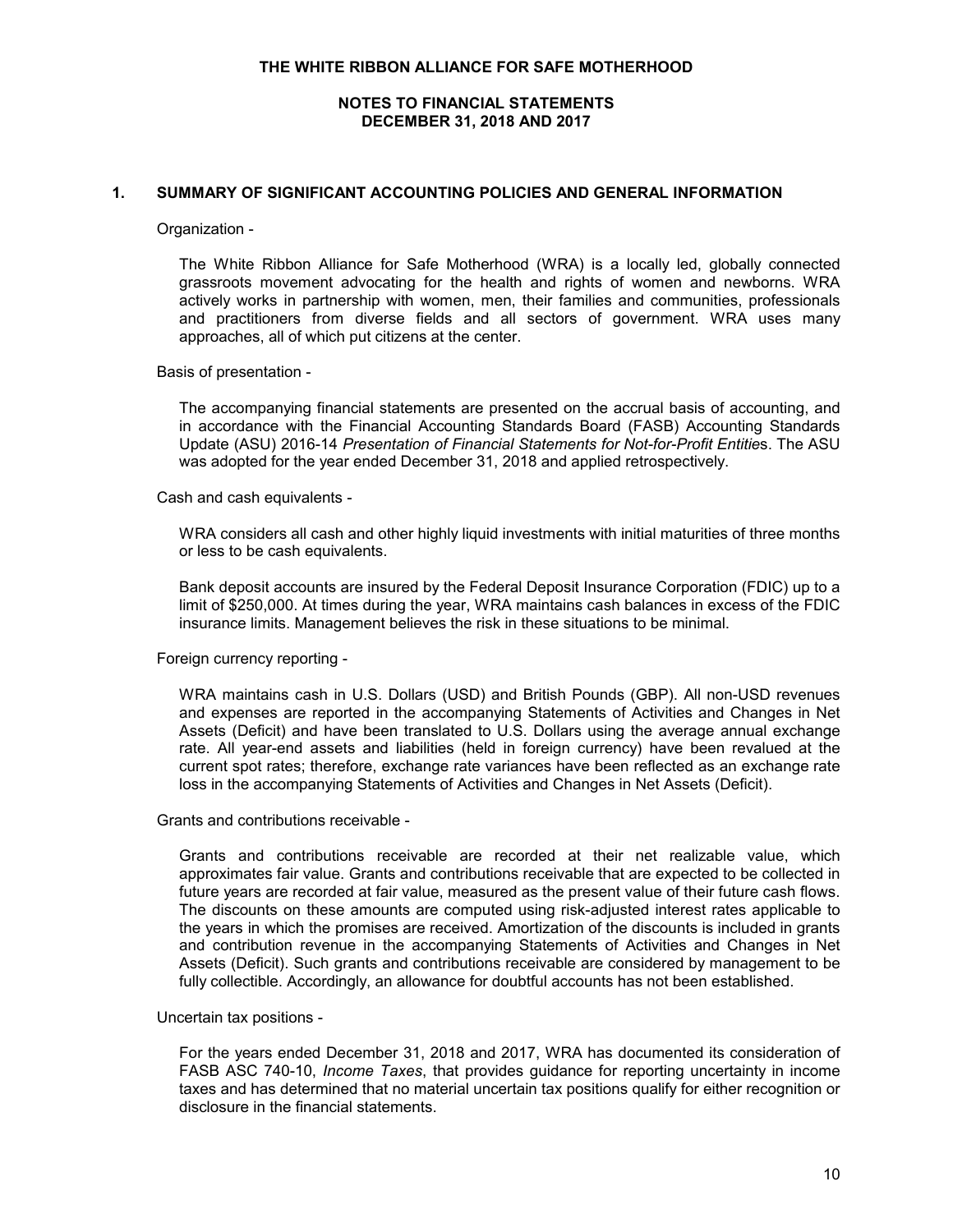#### **NOTES TO FINANCIAL STATEMENTS DECEMBER 31, 2018 AND 2017**

## **1. SUMMARY OF SIGNIFICANT ACCOUNTING POLICIES AND GENERAL INFORMATION (Continued)**

Income taxes -

WRA is exempt from Federal income taxes under Section 501(c)(3) of the Internal Revenue Code. Beginning January 1, 2018, it is subject to unrelated business income taxes on qualified transportation fringe benefits provided to its employees. The amount of the tax for the year ended December 31, 2018 is immaterial. WRA is not a private foundation.

Net asset classification -

The net assets are reported in two self-balancing groups as follows:

- **Net Assets Without Donor Restrictions** Net assets available for use in general operations and not subject to donor (or certain grantor) restrictions are recorded as net assets without donor restrictions. Assets restricted solely through the actions of the Board are referred to as Board designated and are also reported as net assets without donor restrictions.
- **Net Assets With Donor Restrictions -** Contributions restricted by donors (or certain grantors) are reported as increases in net assets without donor restrictions if the restrictions expire (that is, when a stipulated time restriction ends or purpose restriction is accomplished) in the reporting period in which the revenue is recognized. All other donor-restricted contributions are reported as increases in net assets with donor restrictions, depending on the nature of the restrictions. When a restriction expires, net assets with donor restrictions are reclassified to net assets without donor restrictions and reported in the Statements of Activities and Changes in Net Assets (Deficit) as net assets released from restrictions. Gifts of long-lived assets and gifts of cash restricted for the acquisition of long-lived assets are recognized as revenue when the assets are placed in service.

Grants and contributions revenue -

Grants and subawards that are awarded to WRA from foundations, bilateral and international organizations, pass-through entities and other non-Federal organizations are generally accounted for as contributions. WRA's policy is to treat donor-restricted grant awards/obligations as revenue with donor restrictions in the year notification is received from the donor; such grants are recognized as revenue without donor restrictions (released from restrictions) only to the extent of actual expenses incurred in compliance with the donor-imposed restrictions (or satisfaction of time restrictions). Grants received in excess of expenses incurred are shown as net assets with donor restrictions in the accompanying financial statements.

Awards to WRA from prime recipients of U.S. Government agencies and pass-through entities are recognized as revenue without donor restrictions when qualifying direct and indirect expenditures are incurred; any funds received in advance of incurring qualifying expenditures are recorded as refundable advances.

Sub-grantee advances, payables and expenses -

Sub-grantee advances consist of amounts provided to sub-grantees to execute project objectives. Project costs incurred by sub-grantees are recorded in the accompanying financial statements when reported to WRA; accordingly, advances are reduced and expenses are increased.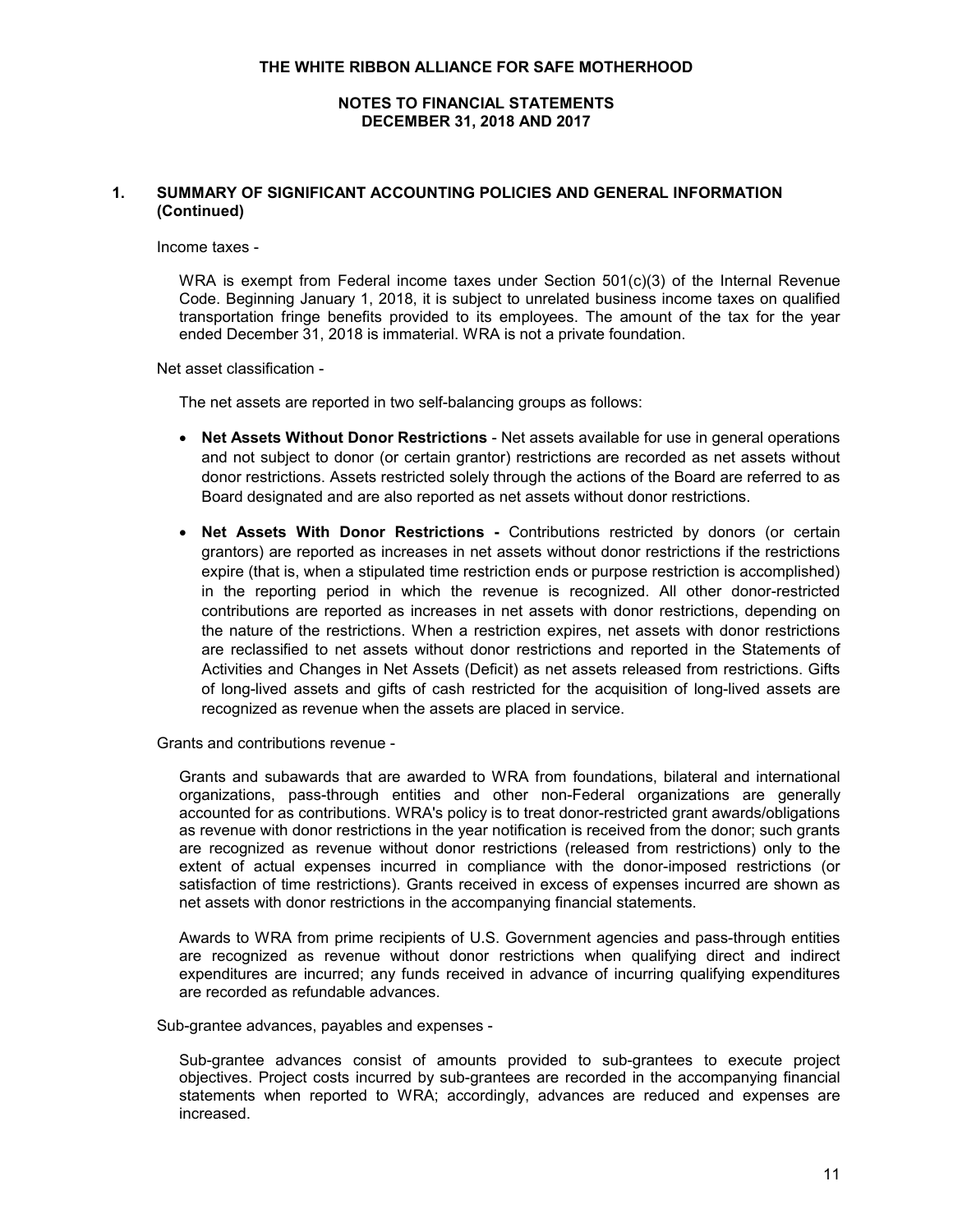#### **NOTES TO FINANCIAL STATEMENTS DECEMBER 31, 2018 AND 2017**

# **1. SUMMARY OF SIGNIFICANT ACCOUNTING POLICIES AND GENERAL INFORMATION (Continued)**

Sub-grantee advances, payables and expenses (continued) -

Amounts not reimbursed by WRA (to sub-grantees) as of fiscal year-end are recorded as subgrants payable.

In-kind contributions -

In-kind contributions consist of professional fees, materials and supplies, and are reported at their estimated fair value based on the number of donated hours and estimated rates of services rendered, or fair value as of the date of gift. The value of in-kind contributions totaled \$44,641 and \$68,717 during the years ended December 31, 2018 and 2017, respectively.

In-kind contributions have been allocated to the following functional expense categories during the years ended December 31, 2018 and 2017:

|                                           | 2018            |      | 2017            |
|-------------------------------------------|-----------------|------|-----------------|
| Maternal Health<br>Management and General | 2.400<br>42.241 | - \$ | 4.750<br>63.967 |
| <b>TOTAL IN-KIND CONTRIBUTIONS</b>        | 44.641          | S    | 68.717          |

Use of estimates -

The preparation of financial statements in conformity with accounting principles generally accepted in the United States of America requires management to make estimates and assumptions that affect the reported amounts of assets and liabilities at the date of the financial statements and the reported amounts of revenue and expenses during the reporting period. Accordingly, actual results could differ from those estimates.

Functional allocation of expenses -

The costs of providing the various programs and other activities have been summarized on a functional basis in the Statements of Activities and Changes in Net Assets (Deficit). Accordingly, certain costs have been allocated among the programs and supporting services benefited. Expenses directly attributed to a specific functional area of WRA are reported as direct expenses to the programmatic area and those expenses that benefit more than one function are allocated either based on approved budgets or on the basis of estimated time and effort.

#### Reclassification -

Certain amounts in the prior year's financial statements have been reclassified to conform to the current year's presentation. The reclassifications are primarily due to the adoption of ASU 2016- 14, as discussed above, which requires two classifications of net assets from the previously presented three classes. Net assets previously classified as of December 31, 2017 as unrestricted net assets in the amount of \$(351,804) are now classified as net assets without donor restrictions. Net assets previously classified as temporarily restricted net assets in the amount of \$1,816,146, respectively, are now classified as net assets with donor restrictions.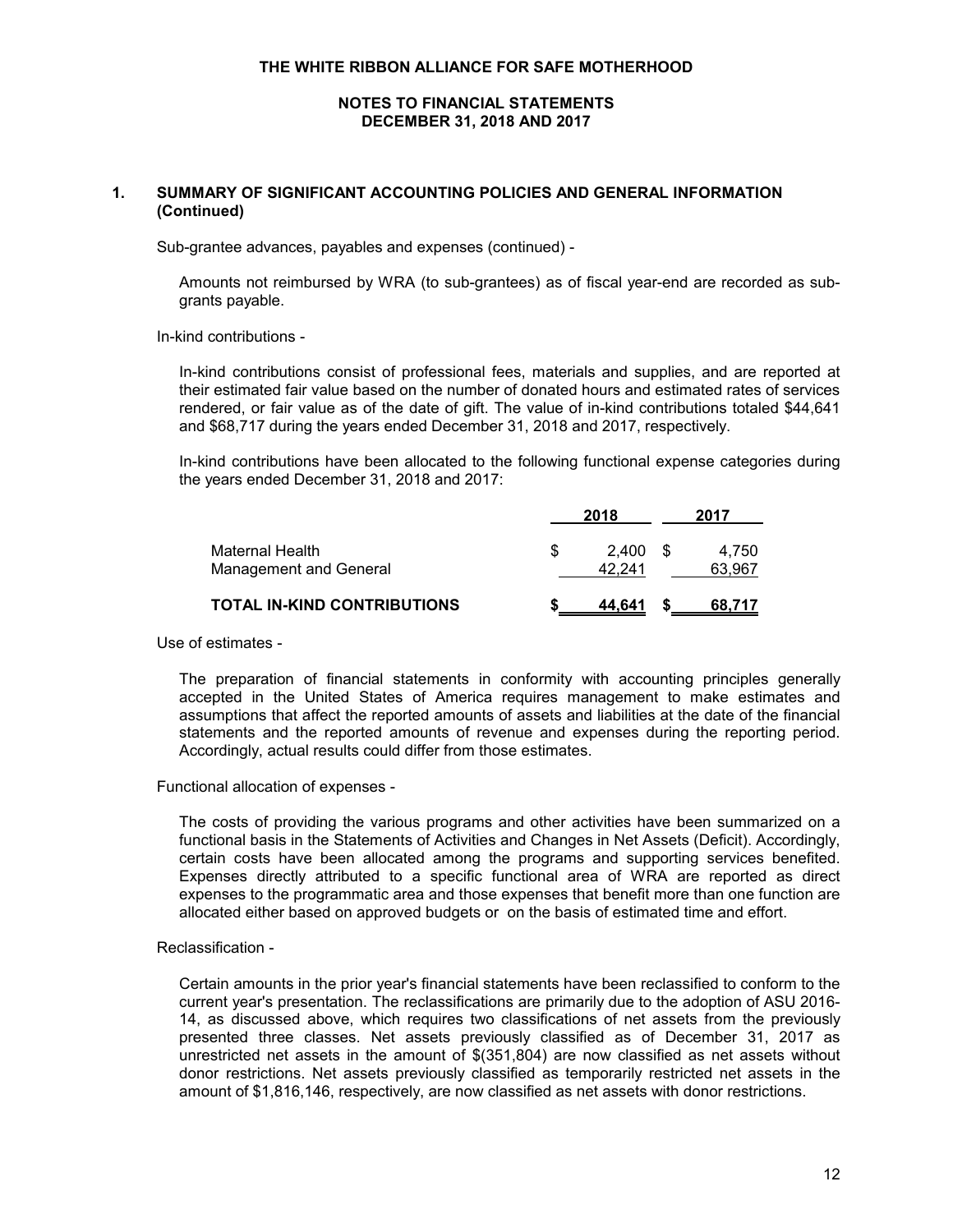**NOTES TO FINANCIAL STATEMENTS DECEMBER 31, 2018 AND 2017**

## **1. SUMMARY OF SIGNIFICANT ACCOUNTING POLICIES AND GENERAL INFORMATION (Continued)**

Going concern -

During the year ended December 31, 2017, WRA applied FASB ASU 2014-15, *Presentation of Financial Statements - Going Concern* and evaluated whether there are conditions or events, considered in the aggregate, that raise substantial doubt about its ability to continue as a going concern within one year after the date the financial statements are issued. See Note 9 for the analysis of the principal conditions, management's evaluation, and future plans that are intended to alleviate the conditions that raise the substantial doubt.

New accounting pronouncements (not yet adopted) -

In May 2014, the FASB issued ASU 2014-09, *Revenue from Contracts with Customers* (Topic 606) (ASU 2014-09). The ASU establishes a comprehensive revenue recognition standard for virtually all industries under generally accepted accounting principles in the United States (U.S. GAAP) including those that previously followed industry-specific guidance. The guidance states that an entity should recognize revenue to depict the transfer of promised goods or services to customers in an amount that reflects the consideration to which the entity expects to be entitled in exchange for those goods or services. The FASB issued ASU 2015-14 in August 2015 that deferred the effective date of ASU 2014-09 by a year; thus, the effective date is years beginning after December 15, 2018. Early adoption is permitted. WRA has not yet selected a transition method and is currently evaluating the effect that the updated standard will have on its financial statements.

In June 2018, the FASB issued ASU 2018-08, Not-for-Profit Entities (Topic 958): *Clarifying the Scope and Accounting Guidance for Contributions Received and Contributions Made*, which is intended to clarify and improve current guidance about whether a transfer of assets is an exchange transaction or a contribution. The amendments in this ASU provide a more robust framework to determine when a transaction should be accounted for as a contribution under Subtopic 958-605 or as an exchange transaction accounted for under other guidance (for example, Topic 606). The amendments also provide additional guidance about how to determine whether a contribution is conditional or unconditional. The amendments in this ASU could result in more grants and contracts being accounted for as contributions than under previous GAAP. The ASU recommends application on a modified prospective basis; however, retrospective application is permitted. WRA has not yet decided on a transition method. The ASU is effective for fiscal years beginning after December 15, 2018.

In 2016, the FASB issued ASU 2016-02, *Leases* (Topic 842). The ASU changes the accounting treatment for operating leases by recognizing a lease asset and lease liability at the present value of the lease payments in the Statements of Financial Position and disclosing key information about leasing arrangements. The ASU is effective for private entities for years beginning after December 15, 2019. Early adoption is permitted. The ASU should be applied at the beginning of the earliest period presented using a modified retrospective approach.

WRA plans to adopt the new ASUs at the respective required implementation dates.

#### **2. GRANTS AND CONTRIBUTIONS RECEIVABLE**

WRA receives grants and contributions from foundations and international organizations for multiyear program support.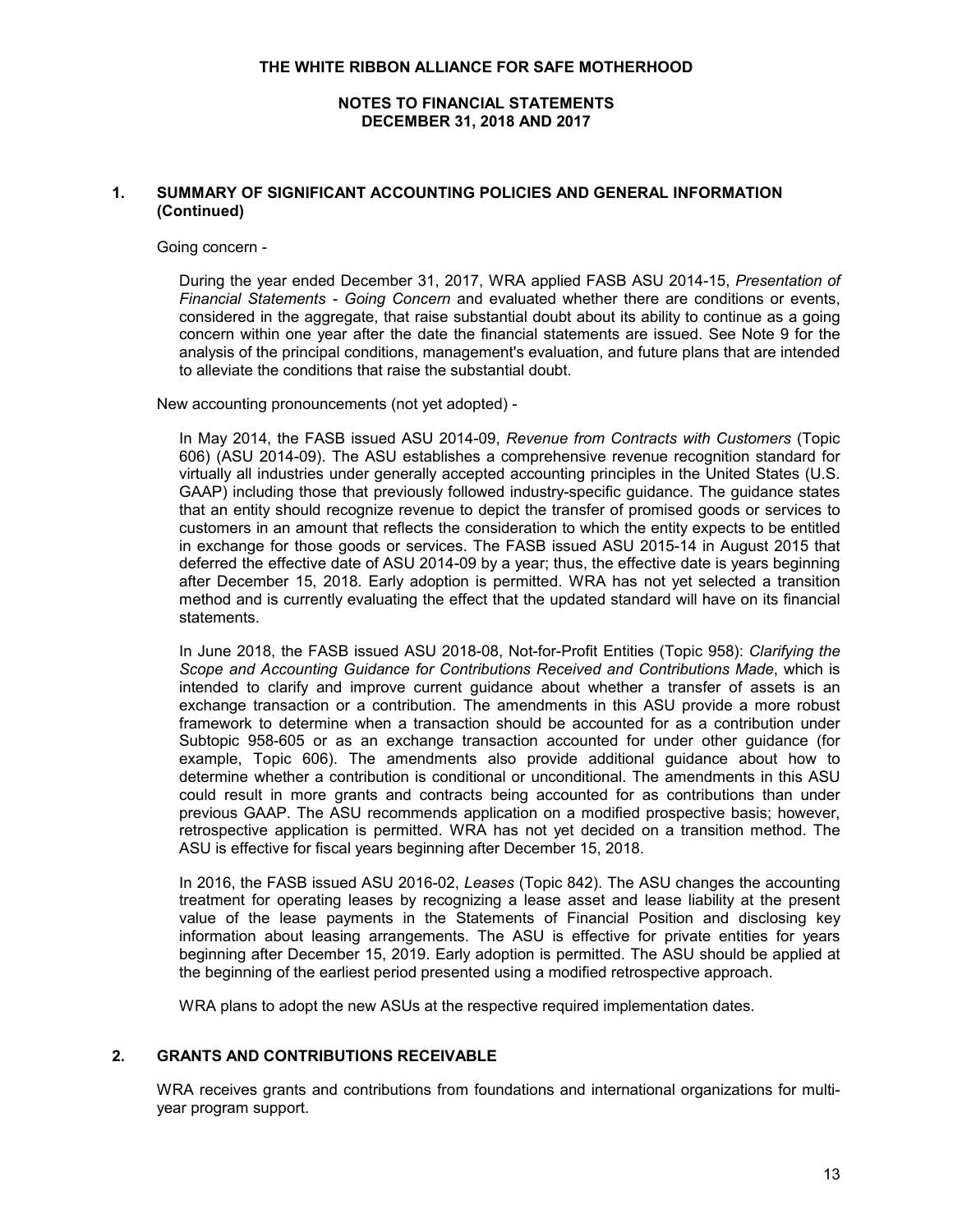**NOTES TO FINANCIAL STATEMENTS DECEMBER 31, 2018 AND 2017**

#### **2. GRANTS AND CONTRIBUTIONS RECEIVABLE (Continued)**

As of December 31, 2018 and 2017, WRA had uncollected commitments from such organizations aggregating \$3,167,414 and \$1,764,482, respectively.

The following is a schedule of expected payments to be received in future years, as of December 31, 2018 and 2017:

|                                                 | 2018                   | 2017                      |
|-------------------------------------------------|------------------------|---------------------------|
| Less than one year<br>One to five years         | 1,157,230              | $$2,010,184$ $$1,764,482$ |
| Total<br>Less: Present value discount (3.25%)   | 3,167,414<br>(36, 426) | 1,764,482                 |
| <b>GRANTS AND CONTRIBUTIONS RECEIVABLE, NET</b> | \$3,130,988            | \$1,764,482               |

#### **3. NET ASSETS WITH DONOR RESTRICTIONS**

Net assets with donor restrictions consisted of the following as of December 31, 2018 and2017:

|                                                                                                                                                       | 2018         | 2017                         |
|-------------------------------------------------------------------------------------------------------------------------------------------------------|--------------|------------------------------|
| The Bill and Melinda Gates Foundation - Reinvestment for<br>Improved Delivery of MNH<br>The Bill and Melinda Gates Foundation - IMHM Capacity and Use | \$<br>79,367 | \$1,488,794                  |
| The Bill and Melinda Gates Foundation - Reinvestment:<br>Advocating for Improved Maternal and Newborn Health II                                       | 5,293,268    |                              |
| Bayer - Sustainable MHN Self Care<br>MacArthur Foundation - Core Support<br>MacArthur Foundation - Mexico Midwifery                                   | 11,207       | 46,712<br>134,886<br>145,754 |
| <b>TOTAL NET ASSETS WITH DONOR RESTRICTIONS</b>                                                                                                       | \$ 5,383,842 | \$1,816,146                  |

The following net assets with donor restrictions were released from donor restrictions by incurring expenses, which satisfied the restricted purposes specified by the donors:

|                                                                                                                        | 2018 |             |   | 2017        |
|------------------------------------------------------------------------------------------------------------------------|------|-------------|---|-------------|
| World Health Organization - PMNCH Malawi<br>The Bill and Melinda Gates Foundation - Reinvestment for                   | S    |             | S | 11,000      |
| Improved Delivery of MNH                                                                                               |      | 1,488,794   |   | 2,348,734   |
| The Bill and Melinda Gates Foundation - IMHM Capacity and Use<br>The Bill and Melinda Gates Foundation - Reinvestment: |      | 249.388     |   |             |
| Advocating for Improved Maternal and Newborn Health II                                                                 |      | 770,307     |   |             |
| Bayer - Sustainable MHN Self Care                                                                                      |      | 185.505     |   | 645.894     |
| MacArthur Foundation - Core Support                                                                                    |      | 134,886     |   | 174,639     |
| MacArthur Foundation - Mexico Midwifery                                                                                |      | 145,754     |   | 7,246       |
| <b>NET ASSETS RELEASED FROM RESTRICTIONS</b>                                                                           |      | \$2,974,634 |   | \$3,187,513 |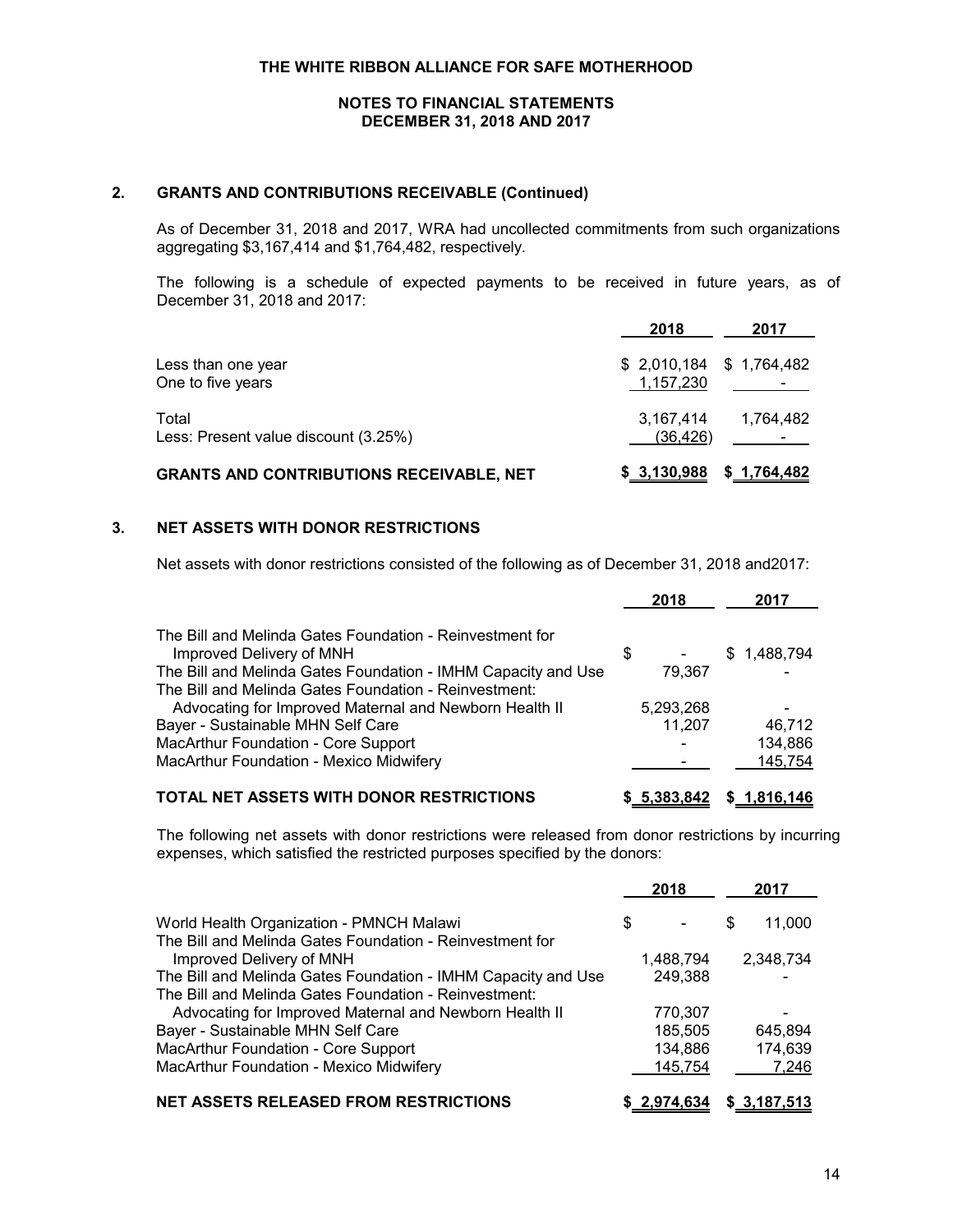#### **NOTES TO FINANCIAL STATEMENTS DECEMBER 31, 2018 AND 2017**

# **4. AVAILABILITY OF FINANCIAL ASSETS (LIQUIDITY)**

Financial assets available (deficit) for use within one year of the Statements of Financial Position were comprised of the following:

|                                                                                                                                          |    | 2018                                          |   | 2017                                    |
|------------------------------------------------------------------------------------------------------------------------------------------|----|-----------------------------------------------|---|-----------------------------------------|
| <b>Financial assets as of December 31:</b>                                                                                               |    |                                               |   |                                         |
| Cash and cash equivalents<br>Grants and contributions receivable, current portion<br>Subgrantee advances<br>Other receivables            | \$ | 1,842,268 \$<br>2,010,184<br>180,517<br>2,378 |   | 198,586<br>1,764,482<br>87,714<br>2,865 |
| Total financial assets - subtotal                                                                                                        |    | 4,035,347                                     |   | 4,035,347                               |
| Less: Outstanding line of credit                                                                                                         |    |                                               |   | <u>(450,000)</u>                        |
| Total financial assets - total                                                                                                           |    | 4,035,347                                     |   | 3,585,347                               |
| Less: Financial assets unavailable for expenditure within<br>one year due to:<br>Donor imposed restrictions for purpose, current portion |    | (4,263,038)                                   |   | (1,816,146)                             |
| FINANCIAL ASSETS AVAILABLE (DEFICIT) FOR<br><b>EXPENDITURE WITHIN ONE YEAR</b>                                                           | S  | (227,691)                                     | S | 1,769,201                               |

WRA has a policy to structure its financial assets to be available and liquid as its obligations become due. As of December 31, 2018 and 2017, WRA does not have financial assets available for expenditure to cover one month of operating expenses due to a continued net deficit (without donor restrictions).

WRA has a significant donor restricted net asset balance to fund programmatic activities in future periods. Additionally, WRA also maintains a line of credit with an available credit line of \$500,000 which can be drawn to help manage liquidity needs.

#### **5. LEASE COMMITMENTS**

On June 21, 2016, WRA signed a new 50-month sublease agreement for office space in Washington, D.C., effective July 1, 2016 and which runs through August 31, 2020. Base rental payments under the new agreement are \$14,694 per month, with 4% annual escalation. The first and second month of rental payments were abated, and the first month of the following three years of the agreement will also be abated.

Accounting principles generally accepted in the United States of America require that the total rent commitment should be recognized on a straight-line basis over the term of the lease. Accordingly, the difference between the actual monthly payments and the rent expense being recognized for financial statement purposes is recorded as a deferred rent liability.

During the years ended December 31, 2018 and 2017, the deferred rent liability aggregated \$29,131 and \$30,833, respectively.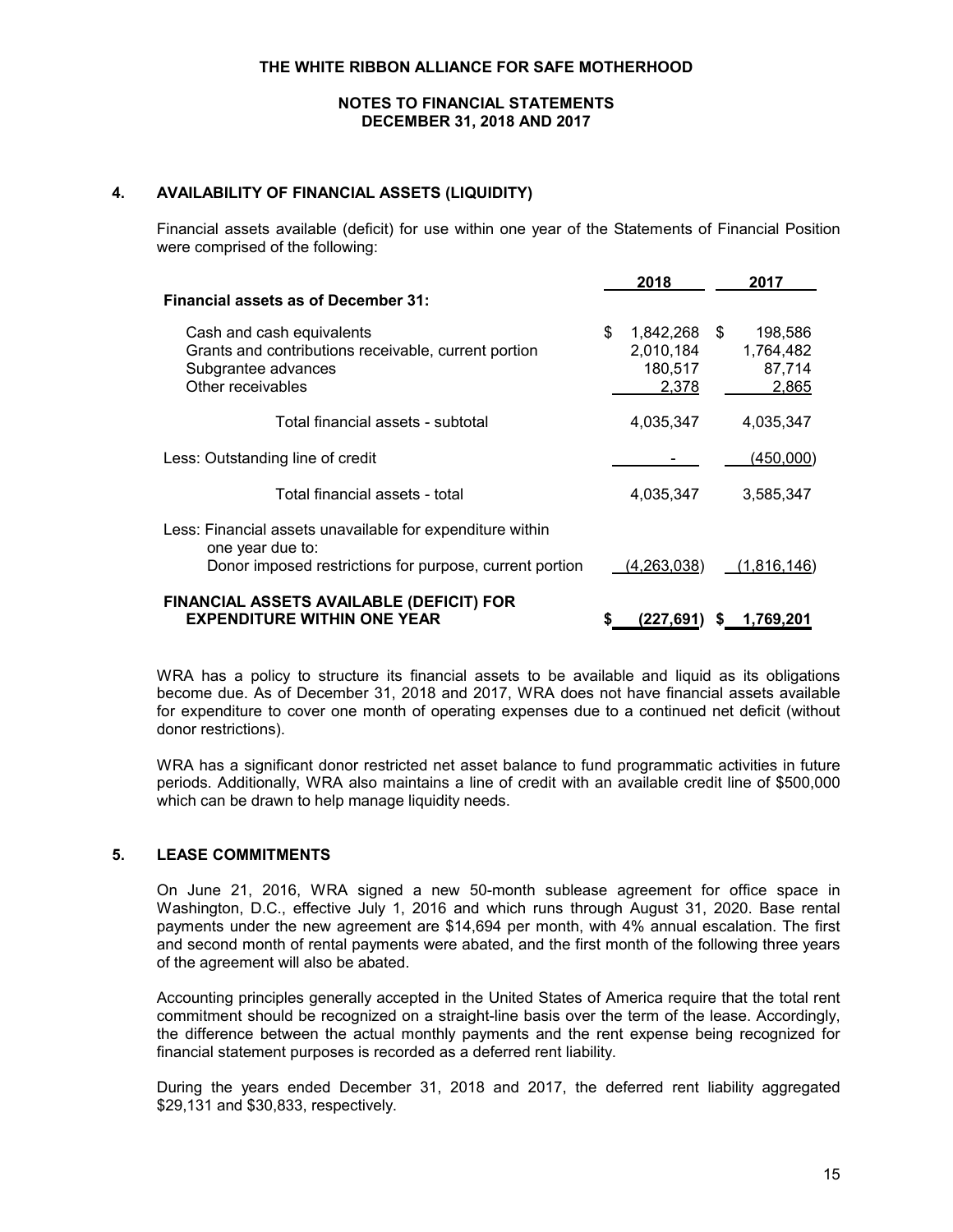#### **NOTES TO FINANCIAL STATEMENTS DECEMBER 31, 2018 AND 2017**

# **5. LEASE COMMITMENTS (Continued)**

The following is a schedule of the future minimum lease payments:

#### **Year Ended December 31,**

| 2019 | 178,002 |
|------|---------|
| 2020 | 133,552 |

Rent expense during the years ended December 31, 2018 and 2017 totaled \$169,455 and \$163,574, respectively, and are included in Occupancy in the accompanying Statements of Functional Expenses.

## **6. U.S. GOVERNMENT FUNDING**

WRA is the recipient of Federal awards through entities funded by the U.S. Government. During the years ended December 31, 2018 and 2017, WRA was required to evaluate compliance with the provisions of *Title 2 U.S. Code of Federal Regulations (CFR) Part 200 Uniform Administrative Requirements, Cost Principles, and Audit Requirements for Federal Awards (Uniform Guidance).* WRA's expenditures of federal awards during the year ended December 31, 2018 exceeded the \$750,000 threshold (as stipulated in Uniform Guidance), and thus, WRA was required to be audited pursuant to those provisions.

During the year ended December 31, 2017, WRA's aggregate Federal expenditures did not exceed the \$750,000 threshold and, accordingly, it was not audited pursuant to the provisions of Uniform Guidance.

## **7. LINE OF CREDIT**

WRA maintains a \$500,000 line of credit with a local financial institution. The line of credit is secured by WRA's cash and receivables, and bears interest on outstanding borrowings equal to the Federal prime rate plus 1.00% (6.50% and 5.50% as of December 31, 2018 and 2017, respectively), and is renewable annually, subject to satisfactory credit performance.

As of December 31, 2018, there was no outstanding balance or accrued interest due on the line of credit. As of December 31, 2017, the outstanding balance on the line of credit aggregated \$450,000 (with accrued interest totaling \$1,512).

# **8. RETIREMENT PLANS**

WRA provides retirement benefits to its U.S. employees through a 401(k) profit sharing retirement plan covering those U.S. employees 18 years of age and older (employees are eligible immediately upon hire). WRA makes non-elective safe harbor contributions of five percent of eligible compensation. Contributions to the Plan during the years ended December 31, 2018 and 2017 totaled \$68,540 and \$36,705, respectively, and are included in "Benefits" expense in the accompanying Statements of Functional Expenses.